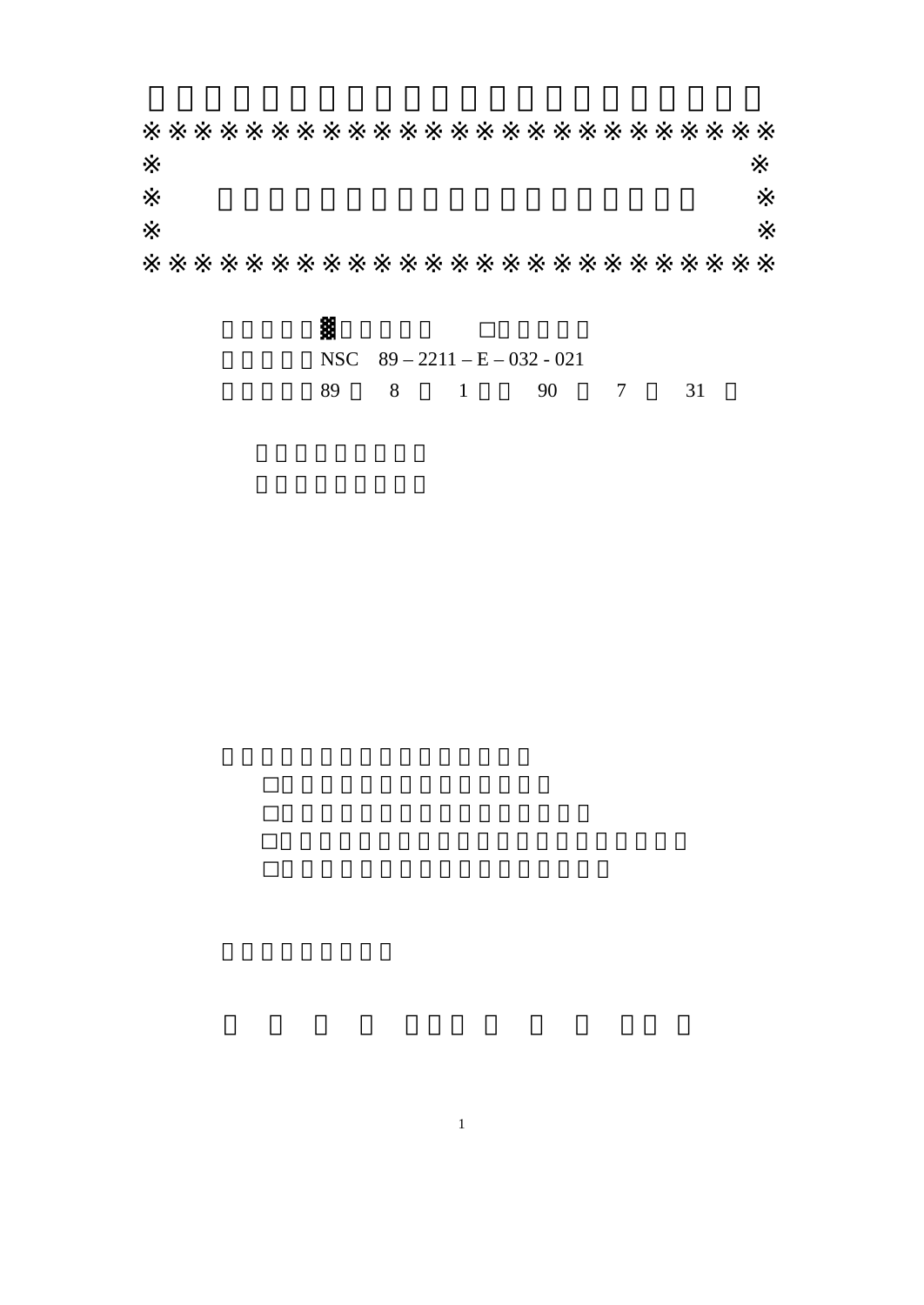## **A fundamental study of electro-aggregation by removal of copper from wastewater**

|  |  | NSC $89 - 2211 - E - 032 - 021$ |  |
|--|--|---------------------------------|--|
|  |  | 89 8 1 90 7 31                  |  |

C<sub>u-EDTA</sub>

 $Cu$ -EDTA

 $($  )

| $4.8$ mmho/cm                | $0.005$ M Cu-EDTA<br>200 V<br>3.6A<br><b>HRT</b> | 99 %         |
|------------------------------|--------------------------------------------------|--------------|
| $1,500$ mg/L<br>mg/L<br>mg/L | 16 %<br>83 %<br>99 %                             | 3,000<br>700 |
| Cu-EDTA                      | $($ )                                            | €<br>93 %    |

## Cu-EDTA

## **Abstract**

Electro-aggregation is a newly

developed wastewater treatment method, which applies an electric field to re-arrange the charge of the pollutants. Particles collide and rapidly aggregate to form large flocs. The advantages include short HRT, compact space, and good contaminant removal. This study was to investigate its application for treating Cu-EDTA.

A synthetic wastewater was prepared at 0.005 M Cu-EDTA. The factors evaluated included HRT, conductivity, electrode materials, operating voltages, and the mode of the electrode connection. For comparison, the coagulation test was also performed.

The results indicate that the operating conditions of 4.8 mmho/cm conductivity, 200 V, and 120 sec HRT would yield more than 99% copper removal. There are good correlations between copper removal and electric field intensity, and HRT. In addition, the mass balance indicated that mechanisms might include polarization, flocculation, and reduction. Both aluminum and stainless steel electrode exhibited more than 87% removal, while titanium electrodes only 52%.

## **Keywords**: Cu-EDTA, electro-aggregation, chemical coagulation.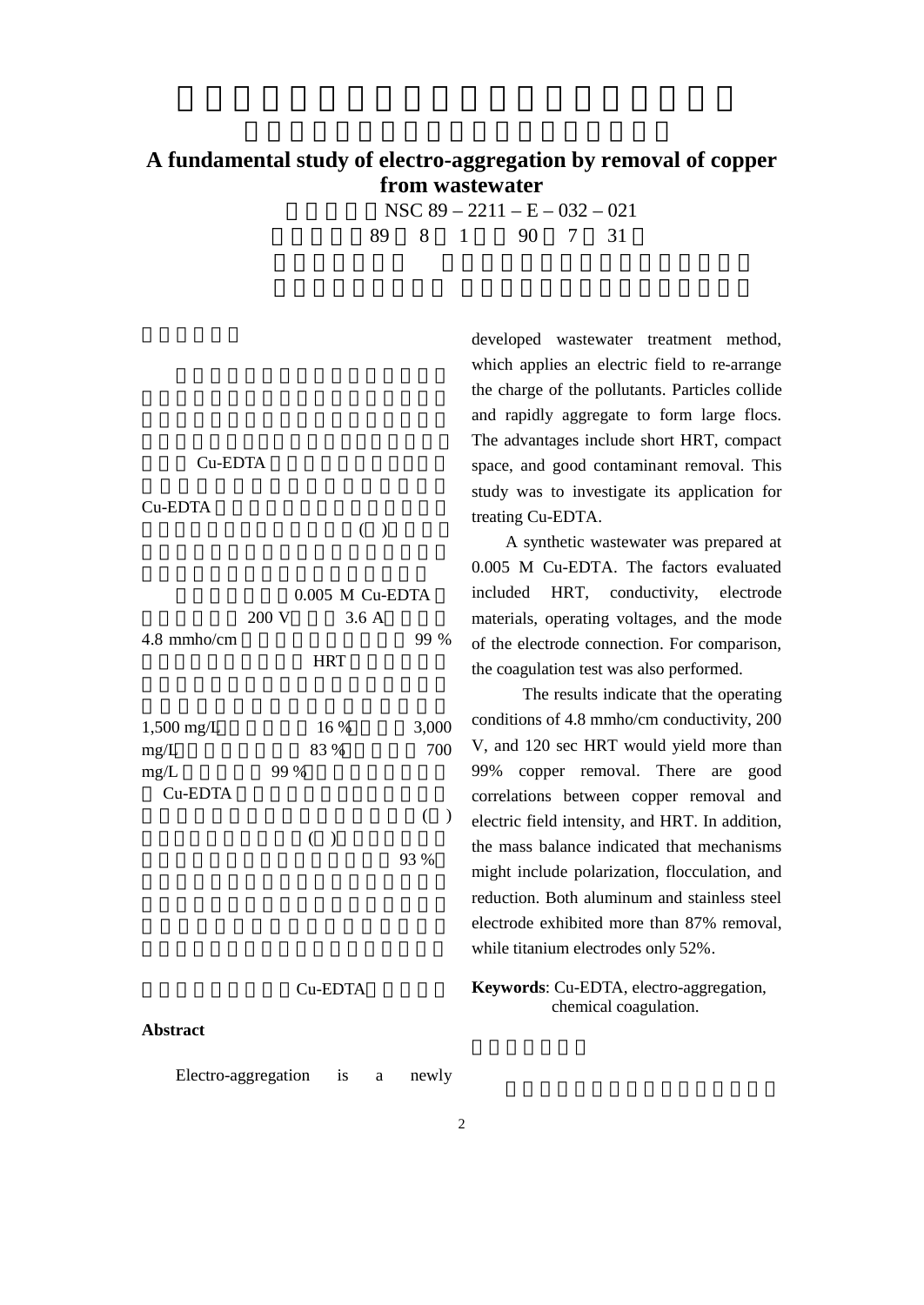$\frac{1}{\sqrt{1-\frac{1}{\sqrt{1-\frac{1}{\sqrt{1-\frac{1}{\sqrt{1-\frac{1}{\sqrt{1-\frac{1}{\sqrt{1-\frac{1}{\sqrt{1-\frac{1}{\sqrt{1-\frac{1}{\sqrt{1-\frac{1}{\sqrt{1-\frac{1}{\sqrt{1-\frac{1}{\sqrt{1-\frac{1}{\sqrt{1-\frac{1}{\sqrt{1-\frac{1}{\sqrt{1-\frac{1}{\sqrt{1-\frac{1}{\sqrt{1-\frac{1}{\sqrt{1-\frac{1}{\sqrt{1-\frac{1}{\sqrt{1-\frac{1}{\sqrt{1-\frac{1}{\sqrt{1-\frac{1}{\sqrt{1-\frac{1}{\sqrt{1-\frac{1$  $1 \quad 1$  $Cu$ -EDTA  $0.005M$  $(\ )$  $( )$  $pH$  $1$ HRT HRT 125 V 150 V 175 V  $200 \text{ V}$  HRT 15 HRT 88  $25$  $EPN-2000E$  1  $6$  $\sim$  1  $3$  $\frac{1}{1}$  and  $\frac{1}{1}$  and  $\frac{1}{1}$  and  $\frac{1}{1}$  and  $\frac{1}{1}$  and  $\frac{1}{1}$  and  $\frac{1}{1}$  and  $\frac{1}{1}$  and  $\frac{1}{1}$  and  $\frac{1}{1}$  and  $\frac{1}{1}$  and  $\frac{1}{1}$  and  $\frac{1}{1}$  and  $\frac{1}{1}$  and  $\frac{1}{1}$  and  $\frac{1}{1}$  a  $\overline{2}$  $\overline{c}$  2 0  $\overline{c}$  2 0  $\overline{c}$  2 0  $\overline{c}$  2 0  $\overline{c}$  2 0  $\overline{c}$  2 0  $\overline{c}$  2 0  $\overline{c}$  2 0  $\overline{c}$  2 0  $\overline{c}$  2 0  $\overline{c}$  2 0  $\overline{c}$  2 0  $\overline{c}$  2 0  $\overline{c}$  2 0  $\overline{c}$  2 0  $\overline{c}$  2 0  $\overline{c}$  2 0  $1$  $\sim$  2  $220$ 除率可達 72 %  $3<sup>1</sup>$  $4$  $(Fe^{3+})$ 1,000  $3,500 \text{ mg/L}$  3 30 pH 6 30  $4 \t 1,500$ mg/L  $80\%$  $130 \text{ mg/L}$ 以硫酸亞鐵混凝,混凝劑加量由 100  $3,000 \text{ mg/L}$  3  $\frac{3}{9}$  pH  $\frac{3}{8}$  30 30  $5 \t 6$  700 mg/L  $10 \:\mathrm{mg/L}$ 率達 99 %以上。但此時的鐵離子濃度都在 240 mg/L  $Cu^{2+}Fe^{2+}$  $Fe3+$  Cu-EDTA  $Cu2+$  $pH$  $1,500 \text{ mg/L}$ pH 5 9 3 30  $30$  $240 \text{ mg/L}$  16 % 7 **pH** 6  $30 \text{ mg/L}$  8

 $\overline{2}$ 

3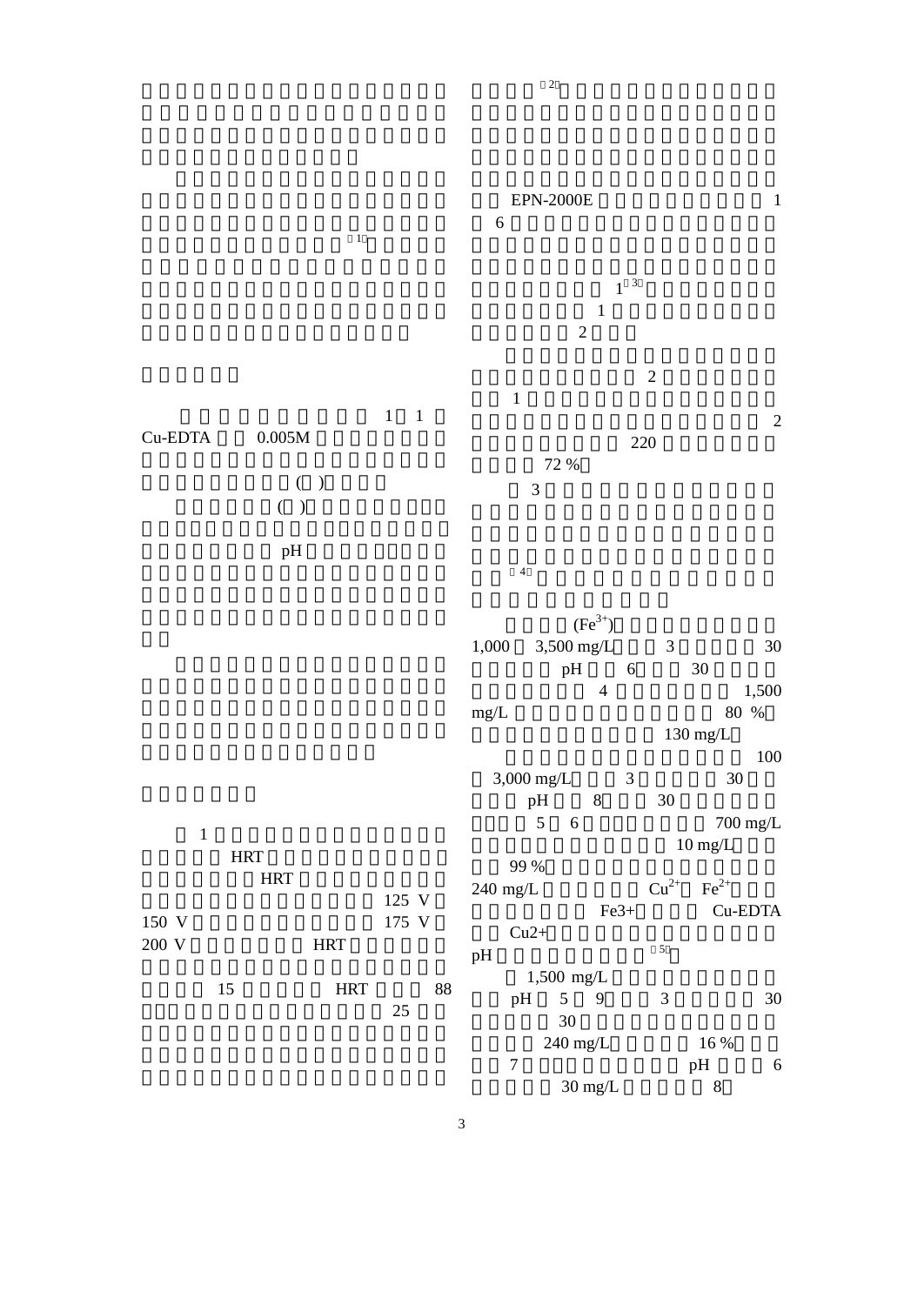以硫酸鋁作混凝劑,加藥量 1,500

| Cu-EDTA        |                | $\text{Fe}^{2+}$               | $Cu^{2+}$      |                          |
|----------------|----------------|--------------------------------|----------------|--------------------------|
| <b>EDTA</b>    |                | $Al^{3+}$                      | $Cu^{2+}$      | $\overline{1}$           |
| <b>EDTA</b>    |                |                                |                |                          |
| 200 V          |                | 4.8 mmho/cm<br>2 HRT 80<br>( ) | 240            |                          |
| 18 %           | 87 %           |                                |                |                          |
| 77             |                | 340 mg/L                       |                |                          |
| pH             | 8.5            |                                | 130            |                          |
| mg/L           |                |                                | 95             |                          |
| $\%$           | 9              |                                |                |                          |
|                |                |                                | $\overline{2}$ | $\overline{\phantom{a}}$ |
| 200 V          |                | 6.0 mmho/cm                    |                |                          |
|                | 80             | 240                            |                |                          |
| 34%            | 93 %           |                                |                | $\ddot{\phantom{0}}$     |
| 6.0 mmho/cm    |                | $\overline{2}$                 | 200            |                          |
| $\overline{V}$ | 80             | 240                            |                |                          |
|                | 19 %           | 52 %                           |                | $\overline{a}$           |
|                |                |                                |                |                          |
|                |                | <b>EPN-2000E</b>               |                |                          |
|                |                |                                |                |                          |
|                |                |                                |                |                          |
|                |                |                                |                |                          |
|                |                |                                |                | $\ddot{\cdot}$           |
|                |                |                                |                |                          |
|                |                |                                | Cu-EDTA        |                          |
|                |                |                                | 4.8 m          |                          |
| mho/cm         |                | 200V                           | <b>HRT 90</b>  |                          |
|                | $\overline{c}$ |                                | pH             |                          |
|                | $pH = 2$       | pH                             |                |                          |
|                |                | 95 %                           |                |                          |
|                |                |                                |                |                          |

 $35 - 240$ 

 $mg/L$  16 %

 $90\%$ 

- 1. Juang, R. S. and Wang, S. W., (2000) "Electrolytic recovery of binary metals and EDTA from strong complexed solutions", Wat. Res., 34(12), pp.3179-3185.
- 2. Lin, S. H., C. T. Shyu and M. C. Sun, (1998) "Saline wastewater treatment by electrochemical method" Wat. Res., 32(4), pp.1059-1066.
- 3. Abuzaid, N. S., A. A. Bukhari and Z. M. Al-Hamouz, (1998) "Removal of bentonite causing turbidity by electrocoagulation", J. Environ. Sci. Health, A33(7), pp.1341-1358.
- Butter, T. J., L. M. Evison, I. C. Hancock, F. S. Holland, K. A. Matis, A, Philipson, A. I. Sheikh and A. I. Zouboulis, (1998) "The removel and recovery of cadmium from dilute aqueous solutions by biosorption and electrolysis at laboratory scale", Wat. Res., 32(2), pp.400-406.
- $<sup>5</sup>$  Widner, R. C., M. R. V. Lanza, and M. F.</sup> B. Sousa, (1997) "Electrolytic removal of metals from industrial wastewater", Plating and surface finishing, 84, Oct. pp.59-62.



700 mg/L 99 %

4